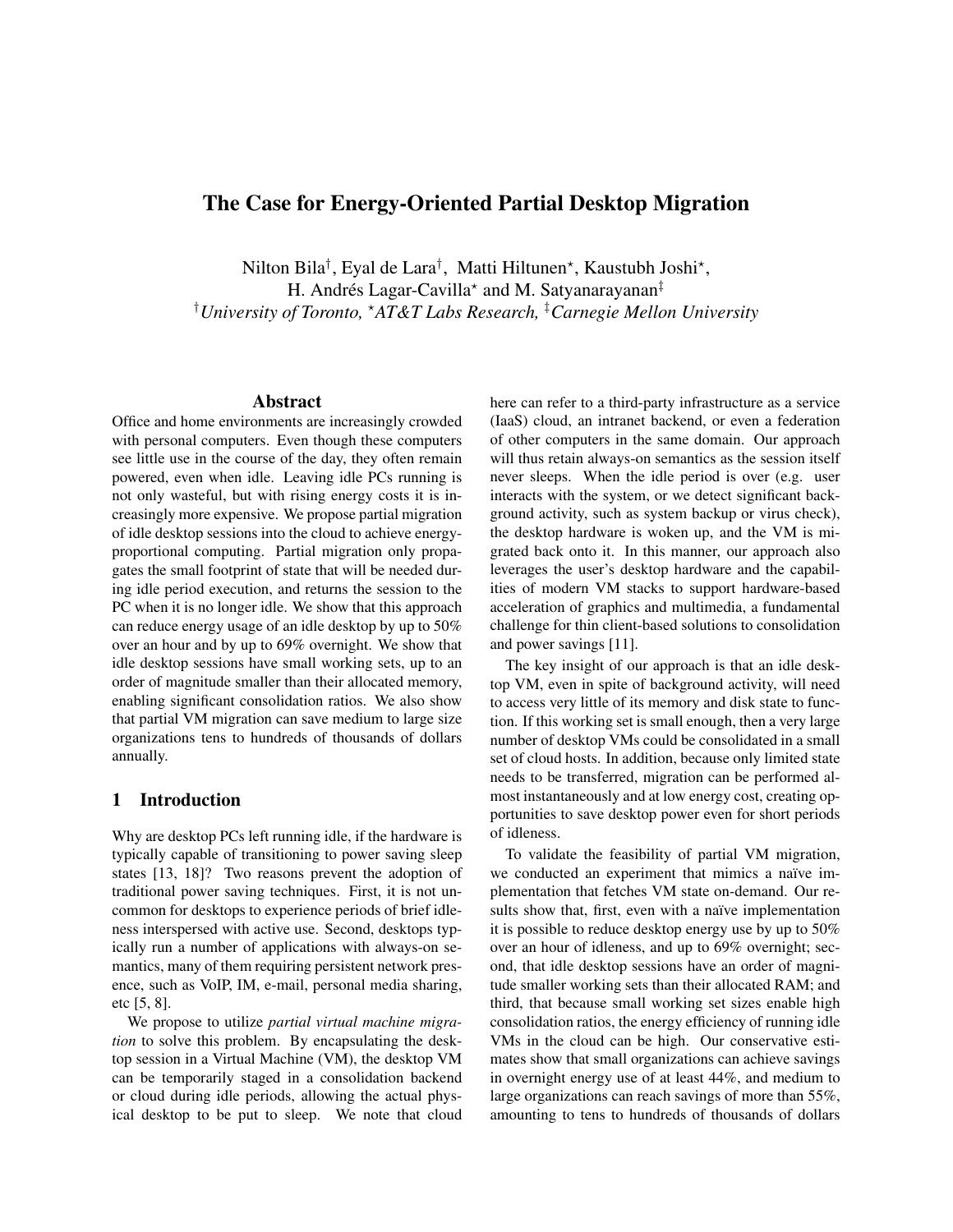annually.

In the following sections we describe partial VM migration for desktops, and motivate its usefulness as an energy saving technique. In Section 2, we discuss background and related work. In Section 3, we provide experimental results that show potential benefits of the approach. In Section 4, we identify the challenges that need to be addressed for the proposed approach to work well in practice and outline possible solutions, and finally, in Section 5, we conclude the discussion.

# 2 Background and Related Work

Modern computers ship with built-in mechanisms to reduce power usage of idle systems by entering low power, sleep states [1] . However, recent studies have found that users are reluctant to put their idle systems in low power states. Nedevschi et al. [13] find that desktop systems remain powered but idle for an average of 12 hours daily. Webber et al. [18] find that 60% of corporate desktops remain powered overnight.

Why are users reluctant to put their systems to sleep? People refuse to put their system to sleep either for the off-chance they may require remote access, run background applications (IM, e-mail), among other uses [5], or because many idle periods are short, often interspersed with active periods [8].

While there have been approaches to support remote access [2, 3, 15, 4], they do not support always-on application semantics.

Support for always-on applications have been proposed [6, 5, 13, 9, 16] either through remote proxies or specialized hardware. These approaches require developers to re-engineer most applications to support bimodal operation, transferring control and state between the full-fledged application and its proxied instance.

Alternatively, thin clients [14] allow users to run low power clients, which waste little power when idle. However, thin clients remain unpopular due to poor interactive performance, lacking crispness in response and local hardware acceleration. Also, while thin clients reduce energy usage of the client, they do little to improve energy efficiency of the servers, as they run sessions with full state and must support the peak loads of those sessions.

LiteGreen [8] takes a similar approach to ours. It migrates idle desktop VMs to a server and returns the VMs to the dedicated desktops when no longer idle. In contrast to our approach, LiteGreen migrates the VM's entire memory state to the consolidation server and expects the disk state to be readily available in network storage. Instead, partial VM migration migrates only the working set of the idle VM. Because this working set is small, as shown in Section 3.4.1, partial VM migration is able to migrate VMs almost instantaneously and at low energy cost, even across the wide area. This creates opportunities to save desktop power even in short periods of idleness. Partial VM migration can also achieve high consolidation ratios, and offers flexibility in the choice of consolidation platforms and deployment costs, allowing consolidation to occur on the desktops themselves or even on an IaaS cloud.

# 3 Feasibility Study

To evaluate the feasibility of partial virtual machine migration, we conducted an experiment that mimics a naïve implementation of the approach that fetches state exclusively on-demand. State is migrated on-demand so we can gain insights on what memory and disk pages need to be migrated and when. We use this experimental tool to answer the following fundamental questions:

- 1. While the VM runs on the cloud, can its desktop host save energy by sleeping?
- 2. Does the entire domain save energy by migrating idle sessions from desktops to the cloud?

These questions identify the minimal requirements for this approach to work. The former, tells us whether the sleeping intervals are long enough to offset energy costs associated with power state transitions. The latter, takes a holistic view of the architecture, including both, the desktops and the cloud, and compares their energy efficiency.

We answer these questions with a characterization of real, idle desktop workloads. To answer Question 1 we study in detail the memory and disk *page migration* caused by consolidated VMs. Page migrations tell us when the desktop must be awake to service page requests. We use these migration intervals to estimate the energy usage of each workload under the naïve prototype and contrast that with the cost of idling the desktop.

To answer Question 2 we measure the *working set* of each session, defined as the sum (in KB) of pages accessed by the VM during the session, and estimate the energy costs of running both desktops and cloud nodes. The working set offers an estimate of the consolidation ratio, the number of VMs that can run concurrently on a single cloud node. Consolidation ratios allow us to compare the energy efficiency of running VMs on the cloud against the efficiency of running on dedicated desktops. In addition to deriving the consolidation ratios, the working set also offers an upper bound on the amount of state that must be migrated back to the VM's home system during reintegration.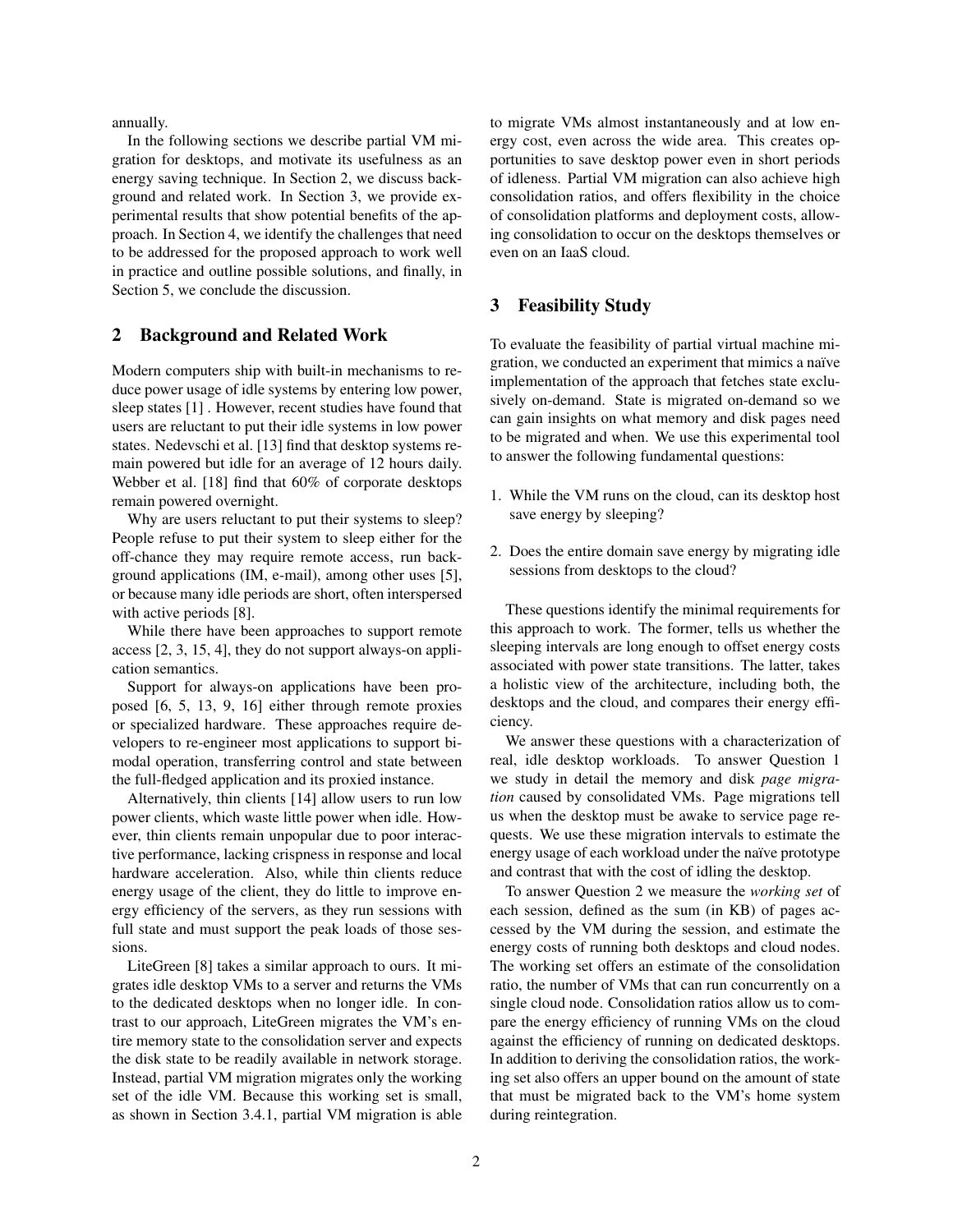# 3.1 Methodology

We prototyped the on-demand migration functionality of partial virtual machine migration by using the SnowFlock [12] VM fork abstraction. SnowFlock supports rapid cloning of VMs by allowing cloned VMs to begin execution with minimal state, and fetching additional state on-demand, as needed by the VM. However, SnowFlock does not support reintegration of VM state, nor does it support idle session migration policies. Although SnowFlock is an incomplete representation of a naïve partial virtual machine migration prototype, it allows us to measure important attributes of such system.

We prepared a VM image with the applications described in the workloads section (3.1.2) below, and ran the VM. We allowed the session to become stable, and after approximately five minutes used SnowFlock to clone the running image into a cloned copy. We ran the cloned copy for a full hour and recorded all disk and memory pages it retrieved from its master copy (including the initial state fetched to instantiate the copy). In a real system, we would put the desktop to sleep while the session runs on the cloned VM. Each experiment was repeated three times, unless otherwise noted.

### 3.1.1 Platform

SnowFlock is implemented on the Xen [7] VMM version 3.4.0. Both the host and the VM use Debian Linux 5.0 with x64 version of the kernel 2.6.18.8. The VM image was configured with 1GB of RAM and a 12GB disk.

We collected our traces on a Dell Optiplex 745 with 2.66GHz Intel Core 2 Duo CPU and 4GB of RAM. A similar Optiplex 745 system was used by Agarwal et al. [5], who, experimentally profiled the system and found it to draw 102.1W of power when idle and 1.2W when suspended in sleep state. Agarwal et al. also report measuring 10 seconds of suspend and 5 seconds of resume times for the system.

| Workload                                  | Description                              |  |
|-------------------------------------------|------------------------------------------|--|
| Login                                     | The login screen (GDM) of a Linux desk-  |  |
|                                           | top system.                              |  |
| E-mail                                    | Mozilla thunderbird connected to an      |  |
|                                           | IMAP e-mail server. The client polls the |  |
|                                           | server every 10 minutes.                 |  |
| IM                                        | The Pidgin multi-protocol IM client con- |  |
|                                           | nected to an IRC room with more than     |  |
|                                           | $100$ users.                             |  |
| Multitask                                 | A Gnome Desktop session with the         |  |
|                                           | E-mail client, IM client, Spreadsheet    |  |
|                                           | (OpenOffice Calc), PDF Reader (Evince)   |  |
|                                           | and file browser (Nautilus)              |  |
| Tall of the Idle associate consulation de |                                          |  |

Table 1: Idle session workloads.



Figure 1: Memory page migration for E-mail workload.

#### 3.1.2 Workloads

Table 1 describes the workloads we studied. The workloads consist of typical desktop applications. Login illustrates the nightly behaviour of desktop systems whose users log out at the end of the work day. E-mail and IM are minimal workloads, consisting of an X session, xterm and the the subject application. These micro workloads are intended to give us a detailed look at the behaviour of applications that maintain presence with external hosts. Multitask illustrates the behaviour of the desktop of a multitasking office worker.

### 3.2 Memory and Disk Access Patterns

Figure 1 shows the memory page migration pattern for the E-mail workload. First, the figure shows a degree of locality in page migrations. Pages tend to migrate in clusters that include, on the one hand, application code and data, and kernel data, and on the other kernel code, represented in the figure by the high and low address spaces, respectively. The other workloads studied show similar clustering patterns. We exclude those figures for brevity. As we argue in Section 4, this locality of page accesses can be exploited for pre-fetching strategies that improve energy efficiency.

### 3.2.1 Desktop sleep opportunities

We now investigate in detail the frequency and duration of potential sleep intervals, exploitable by a naïve implementation of partial VM migration, that migrates pages on-demand. Potential sleep intervals are all periods in which the desktop is not serving disk or memory pages to the remote VM. This definition assumes instantaneous state transitions, an assumption we relax in Section 3.3.

Figure 2 shows sleep opportunities available to the desktop over an hour-long run of the workloads in the cloud. The figure shows that, for most workloads, the desktop can spend a large period of time sleeping. For the micro-workloads, it can sleep for 42 to 46 minutes, and for the multitask workload it can sleep for a total of 17 minutes. Each sleep interval lasts, on average, 50 to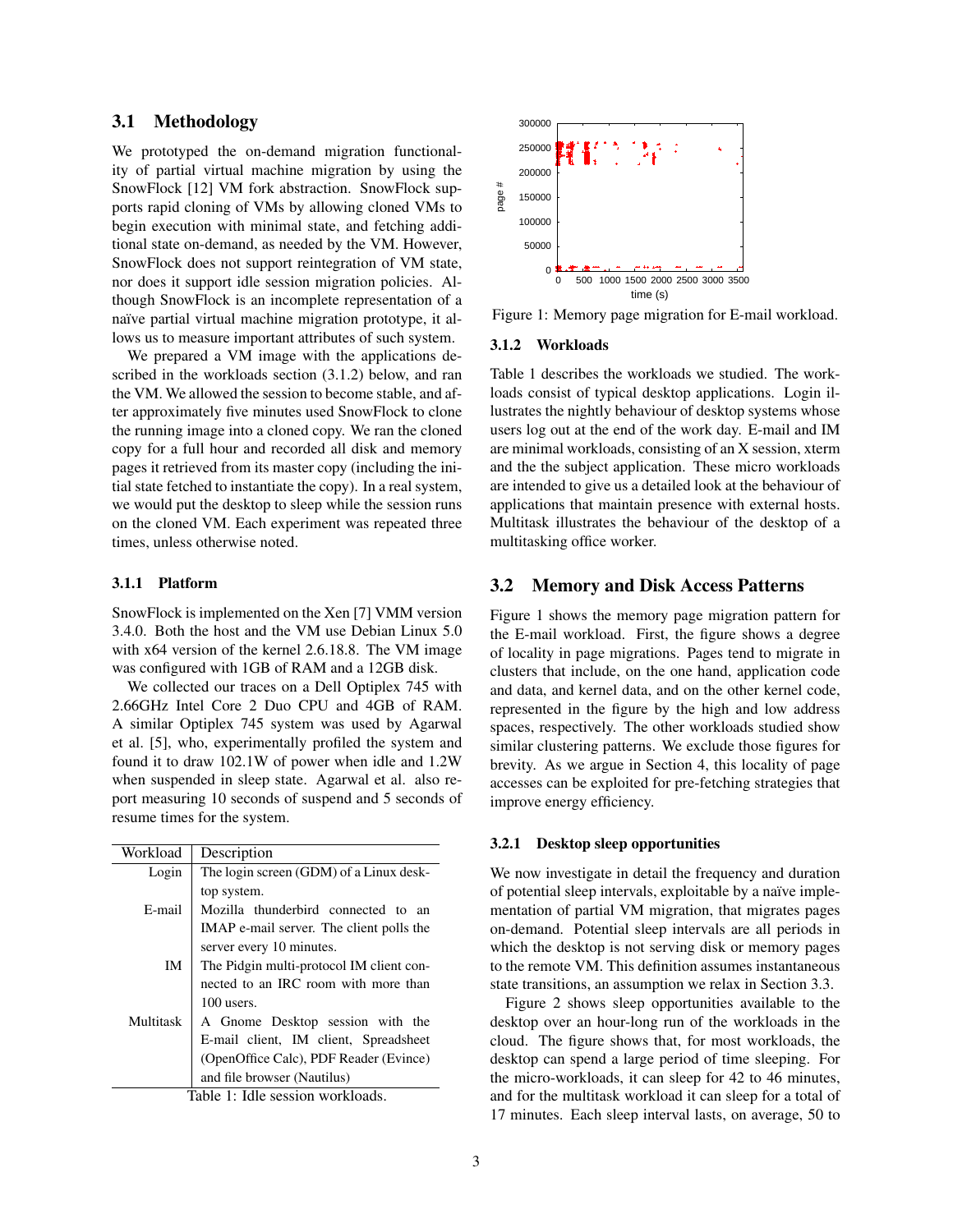

Figure 4: Cumulative size of migrated pages.

73 seconds for the micro-workloads, and 13 seconds for the multitask workload. While these workloads migrate between 6,413 to 21,777 pages, Figure 2 shows that the desktop only wakes up to service pages between 37 and 81 times. This indicates that the desktop is able to batch multiple page migration requests in each wake up.

Figure 3 shows the page request interarrivals. The figure confirms that most page requests arrive on the desktop simultaneously (more than 98% of pages across workloads). These results show significant potential for energy savings for the desktop through sleep.

Figure 2 also shows that page requests, while frequent at the start of the session, their frequency decreases over time, resulting in longer sleep intervals. Indeed, Figure 4 further shows that the VM's demand for pages flattens in the first 25 minutes across all workloads.

### 3.3 Desktop Energy Savings

We now estimate potential energy savings by the idle desktop system. Given the distribution of page migra-

#### 3.3.1 Energy savings during hour-long idle intervals

The potential for energy savings for the naïve wait approach depends on the choice of parameter  $t_w$ . With shorter  $t_w$ , naïve wait aggressively puts the system to sleep, which may extend sleep intervals, but can also mean more frequent state transitions, which are power intensive. We vary  $t_w$  from one second to two minutes, in increments of one second, aggregate the times spent in each state as well as in transition, and use these, together with the power profile of the system, to compute the total energy used. As reported earlier, sleep and idle power draw of the system are 1.2W and 102.1W, respectively. For the transition state, we make the conservative assumption that the system draws its peak power. We use the capacity of the system's DC power supply of 280W as a reasonable estimate of peak power.

Figure 5 shows the energy usage for all hour-long micro-workloads as we vary the parameter  $t_w$  of the naïve scheduler. We contrast these usage profiles with the energy of the base case, in which the desktop always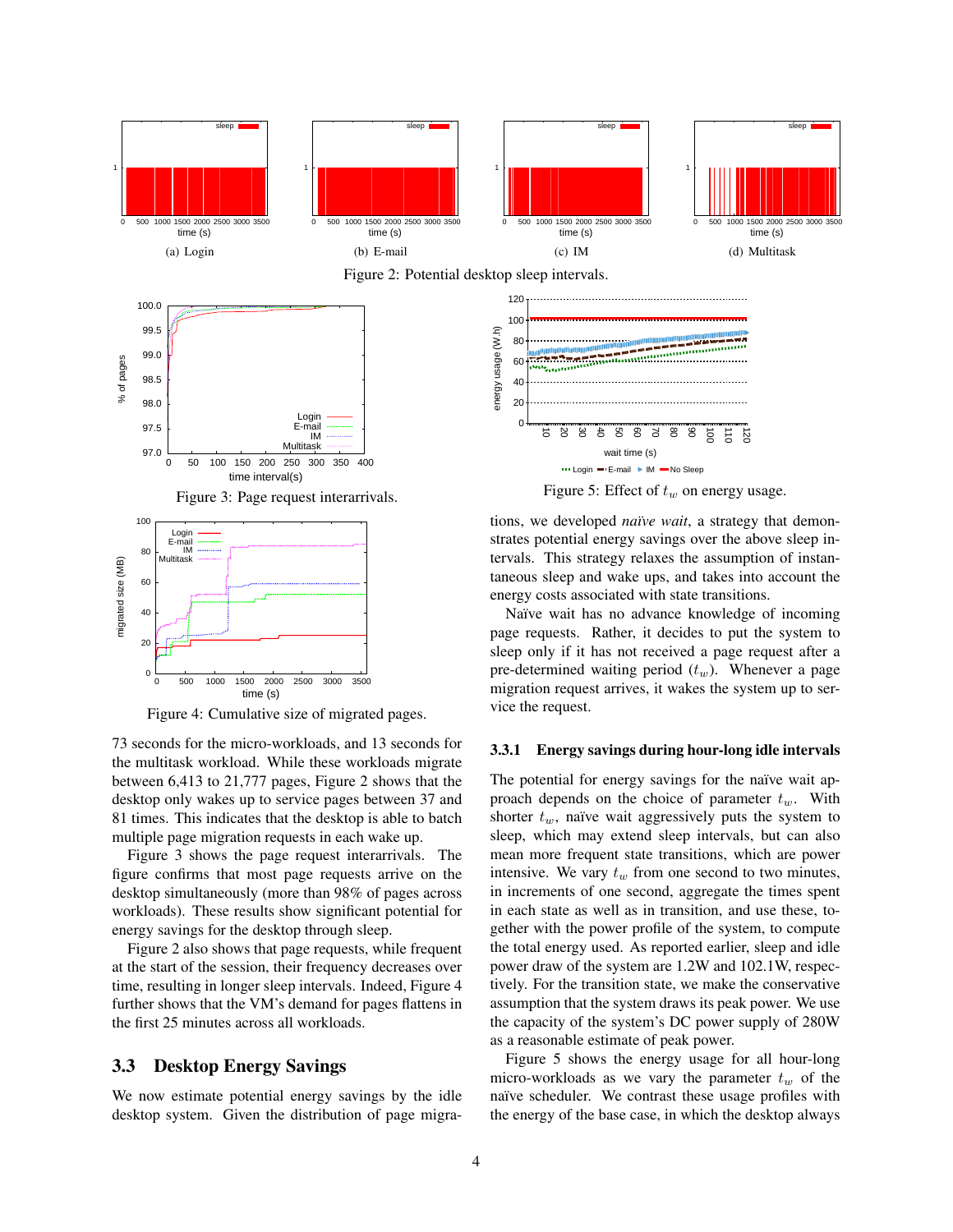

Figure 6: Hourly energy usage for multitask workload.

runs the idle workloads locally. The workloads demonstrate larger energy gains with short wait periods. The minimal energy points for all three micro-workloads occur between  $t_w = 10s$  and  $t_w = 11s$ . With  $t_w = 10s$ , the Login and E-mail workloads reach their lowest energy usage of 51.5W.h and 62.6W.h, respectively. With  $t_w = 11s$ , IM reaches it's lowest of 69.1W.h. These results demonstrate potential energy savings of 32% to 50% for the micro-workloads.

### 3.3.2 Overnight energy savings

While naïve wait can reduce energy usage of the microworkloads in the course of an hour-long session, we find it unable to produce similar savings for more demanding workloads, such as multitask, in the same short period. This is a challenge that motivates better designs than the naïve example. We defer this discussion to Section 4.

Naïve wait is, however, still capable of reducing energy usage greatly in overnight sessions, even for more demanding workloads. Figure 6 shows hourly energy usage for a 16-hour overnight run of multitask workload on a system that implements naïve wait. The energy usage is computed with  $t_w = 10s$ . The figure shows that, while in the first hour the system is unable to save any energy, in subsequent hours it registers significant energy savings. In the second hour, energy usage drops to 78.1W.h., leading to savings of 23% over the base, no-sleep case. In subsequent hours the system consistently saves at least 62% of energy hourly. Overall, in the course of 16 hours, naïve wait saves the desktop system 69% of energy, while running the multitask workload.

### 3.4 Domain-wide Energy Savings

We now evaluate the potential energy savings an organization can achieve by migrating idle desktop sessions to the cloud. These estimates include both the energy costs of running the desktops and the cloud systems. We first show that idle desktop VMs can be more energy efficiently ran on the cloud than on dedicated desktops, and then show that partial VM migration can save organizations conservatively thousands of dollars annually.

### 3.4.1 Cloud Energy Efficiency

| Workload      | Working         | Memory        | Disk Mi-     |
|---------------|-----------------|---------------|--------------|
|               | Set (KB)        | Migration     | gration      |
|               |                 | (KB)          | (KB)         |
| Login         | 43,012(3,851)   | 23,511(1,971) | 2,217(3,827) |
| E-mail        | 71,376(424)     | 53,580(379)   | 25(8)        |
| IM            | 80,351(1,147)   | 57,031(1,158) | 3,176(38)    |
| Multitask-1h  | 119,896(10,802) | 93,195(9,744) | 248(327)     |
| Multitask-16h | 148,224         | 110,436       | 7524         |

Table 2: State footprints of workloads. Standard deviations are given in parenthesis.

To determine whether, on aggregate, the systems in a domain, including desktops and cloud nodes, attain net energy savings, we look at how effectively partial virtual machine migration consolidates multiple idle VMs.

Table 2 shows the working set of the VM under each workload, as well as the total page migrations broken down into memory and disk pages. Memory migration size differs from working set size because, the VM is capable of allocating memory locally on the cloud (for example, when applications request page allocations to be immediately overwritten). As the table shows, the working set across workloads is small, under 85 MB for the micro-workloads and under 145MB for the multitask workload, even when ran for 16 hours. Recall that the VM is configured with 1GB of RAM and 12GB of disk. Looking at the memory requirements alone gives us consolidation ratios of at least seven (in the worst, 16 hour of multitask case). From previous experience, we expect the consolidation ratios to be even higher on systems configured with large RAM. We find that the working set size does not grow proportionally with the allocated VM memory. In fact, we experimented with the above workloads under a VM with 512MB of RAM, and found the working set and migration sizes to be very similar to those of the 1GB configuration. We therefore expect partial virtual machine migration to scale well with the size of available RAM. And, because increased RAM in the cloud nodes does not increase the energy footprint proportionately, larger RAM will lead to higher energy efficiency, as long as other system components are not the bottleneck.

### 3.4.2 Annual Energy Savings

We now estimate the annual energy savings an organization can obtain by employing the naïve implementation of partial virtual machine migration to migrate desktops during overnight hours. These numbers do not include additional savings obtained by migrating the desktop throughout the day as a function of idleness.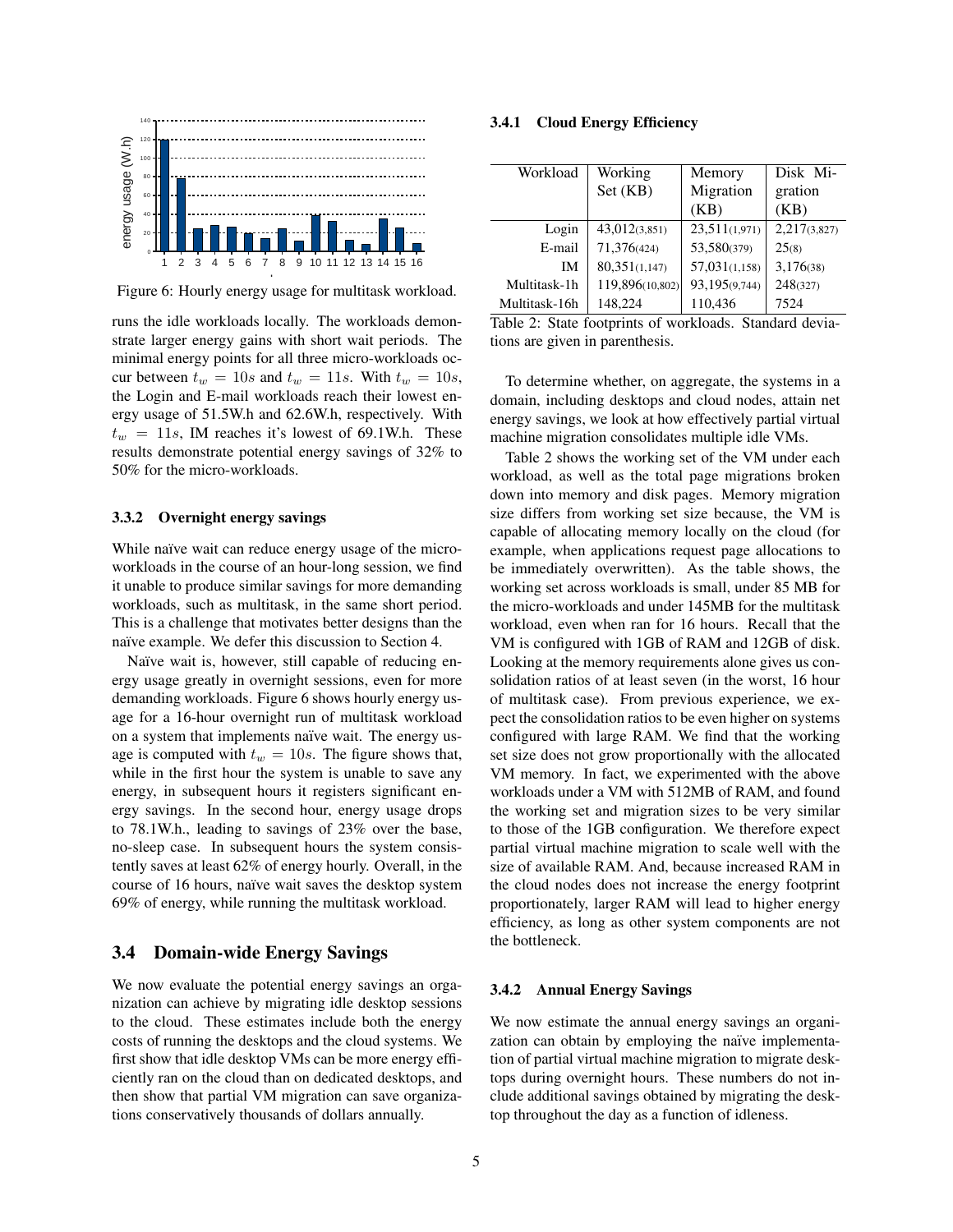The annual overnight energy cost for an organization without partial virtual machine migration is given by:

$$
\$NoSleep = N \times I \times E \times 365
$$

where:

 $N$  is the number of desktops in the organization

 $I$  is the total energy consumed by an idle desktop overnight (102.1 $W \times 16h$  for the Dell Optiplex)

 $E$  is the dollar cost of electricity. The U.S. Department of Energy estimates the average residential cost of electricity to be 9.4 cents per kWh [17].

The annual overnight energy cost for an organization with partial virtual machine migration is given by the following formula:

 $$PartialMigration = [C \times B + (N - C) \times S] \times E \times 365$ 

where:

 $C = \lceil \frac{N}{V} \rceil$  is the number of systems needed to form the cloud

 $B$  is the total energy consumed by a busy system. We make the conservative assumption that the cloud nodes are constantly busy, and draw peak power of 280W.

 $S$  is the total energy consumed by a sleeping desktop overnight (505.7W for the 16 hour multitask workload, as shown in Section 3.3.2). It includes the cost of waking up to service page requests.

V is the number of VMs per cloud host. On the Dell Optiplex with 4GB of RAM, we were able to repeatedly run 23 VMs, each configured with 145MB of RAM, sufficient to accomodate the working set of the 16 hour multitask workload measured in Section 3.4.1. In addition to VM memory allocation, Xen allocates approximately 64MB to itself (hypervisor), and 416MB to the administrative system (dom0).

| # of Desktops | Energy Cost (\$) |                   |  |
|---------------|------------------|-------------------|--|
|               | No Sleep         | Partial Migration |  |
| 10            | 560.49           | 309.86            |  |
| 50            | 2,802.44         | 1,276.61          |  |
| 100           | 5,604.88         | 2,416.86          |  |
| 1,000         | 56,048.82        | 23,350.43         |  |
| 10,000        | 560,488.16       | 232,822.49        |  |

Table 3: Annual overnight energy costs for organizations of various sizes.

Table 3 shows potential energy savings for organizations of various sizes in which partial virtual machine migration is used to reduce energy usage during the overnight hours. Small organizations can benefit from at least 44% in energy savings, while medium to large organizations benefit from more than 55%. For a large organization with 10,000 desktops, this translates to \$327,665 saved annually by simply allowing idle desktops to partially migrate during the overnight hours.

So far, the discussion has made an implicit assumption of homogeneity of hosts on the cloud as the dedicated desktops. This is done only for simplicity of the discussion. The cloud may very well run powerful servers (or even low power devices), so long as the per session energy efficiency of each node individually is better than that of the dedicated desktop.

# 4 Challenges of partial virtual machine migration

While the previous results indicate that partial migration of desktops can result in high consolidation ratios and make substantial energy savings possible, several challenges still remain.

Desktop power cycling is necessary for achieving the energy savings we desire, and is an integral part of our approach. This raises dual concerns. First, frequent power cycles may lead to reduced life expectancy of computer components, especially mechanical hard disks that are rated for a limited number of lifetime spin up and down cycles. Second, power cycles also lead to higher transient energy use compared to idle power consumption, and can reduce the savings realized by partial desktop consolidation. A fundamental challenge for our approach then is to reduce the number of sleep cycles and increase sleep duration, and we propose to do so using a variety of methods.

Memory pre-fetching can potentially result in significant reductions in demand-paging requests from the cloud and allow the desktop to sleep longer. The memory access patterns shown in Figure 1 show excellent locality and indicate that contiguous page pre-fetching may help over short periods of time. An outstanding challenge is to develop techniques to allow the host VMM to access per-application working sets. Over longer periods of time, current working sets may not be sufficient as scheduled background activities change the memory access patterns, and additional techniques will be needed to predict prefetch sets. One possibility is to use VM timetravel [10] techniques to estimate future access patterns.

Since we strive to maintain a seamless user experience in spite of sleeping through even short periods of inactivity, fast reintegration of a VM from the cloud back to its desktop is a crucial requirement. Different pre-fetching strategies than those used for migration are likely to be useful during reintegration. For example, while quickly transferring read-only code pages is essential during migration, transferring dirty pages especially from frequently used structures such as the stack is more important for reintegration. In addition, periodic resynchronization of dirty pages whenever the desktop is woken up for demand fetching can provide a cheap way of